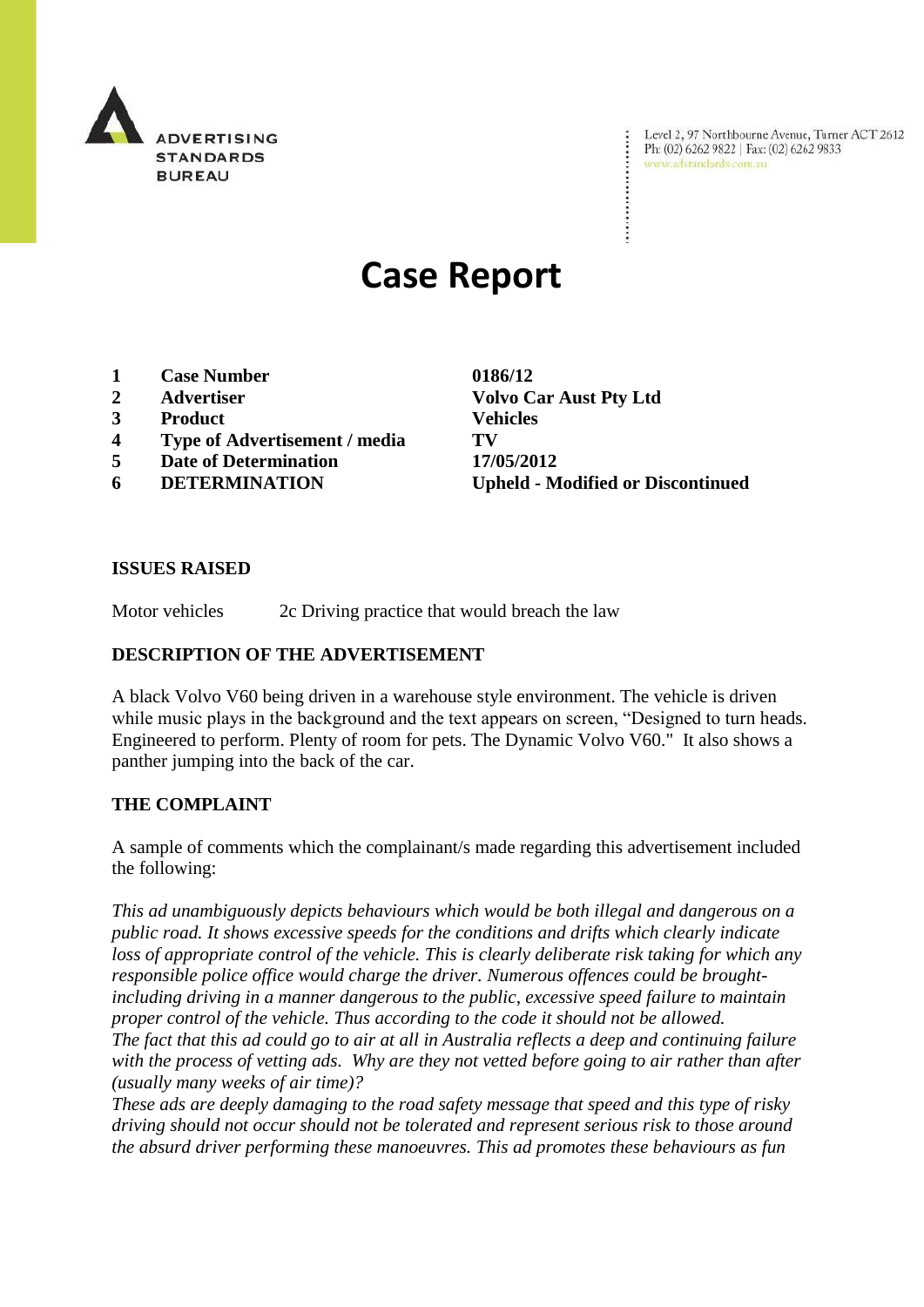*and thrilling. The risk taking this promotes is killing and seriously injuring many people on Australian roads each year. I hope you are able to act quickly on this.*

## **THE ADVERTISER'S RESPONSE**

Comments which the advertiser made in response to the complainant/s regarding this advertisement include the following:

*Firstly, it should be known that Volvo Car Australia Pty Ltd ("Volvo Car Australia") takes its responsibility as an advertiser very seriously and makes extensive efforts to understand and respond appropriately to community concerns and issues, including by having in place our own stringent internal review and approval process.*

*Volvo Car Australia has built its reputation in the Australian market by promoting its world leading safety features. As a brand we are committed to delivering the world's safest vehicles. Volvo Car Australia does not encourage anyone to drive in a reckless and unsafe manner. Accordingly, we respectfully disagree with the complainant's characterisation of the Advertisement.*

*We have considered the complaint and the Advertisement in light of the provisions of the AANA Code of Ethics ("the AANA Code") and the Voluntary Code of Practice of Motor Vehicle Advertising set by the Federal Chamber of Automotive Industries ("the FCAI Code"). It is noted that the nature of the complaint relates to the FCAI Code.*

*We have carefully considered the AANA Code and the FCAI Code, and assessed their provisions against the content of the Advertisement. We submit that the Advertisement does not breach the AANA Code or the FCAI Code on any of the grounds set out in the same. Provision 2.7 of the AANA Code provides that advertisements for motor vehicles must comply with the FCAI Code. We note that the Advertisement does not contain any material relevant to any other section of the AANA Code.*

*The Advertisement*

*It is noted that the FCAI Code clearly acknowledges "that advertisers may make legitimate use of fantasy, humour and self-evident exaggeration in creative ways in advertising for motor vehicles",*

*Further, the FCAI Code clearly provides at section 3 that "advertisers may make use of scenes of motor sport; simulated motor sport; and vehicle-testing or proving in advertising, subject to the following:*

*(a) Such scenes should be clearly identifiable as part of an organised motor sport activity, or testing or proving activity. of a type for which a permit would normally be available in Australia.*

*(b) Any racing or competing vehicles depicted in motor sport scenes should be in clearly identifiable racing livery".*

*The Advertisement clearly is not suggesting to the viewer that a motor vehicle ought to be driven in violation of road rules/flaws. The Advertisement is filmed in controlled conditions, which is clearly and prominently disclaimed.*

*Further, the car is being driven by a professional driver with a visual of the driver wearing full driver safety gear. In accordance with section 3, the scenes shown of the vehicle are*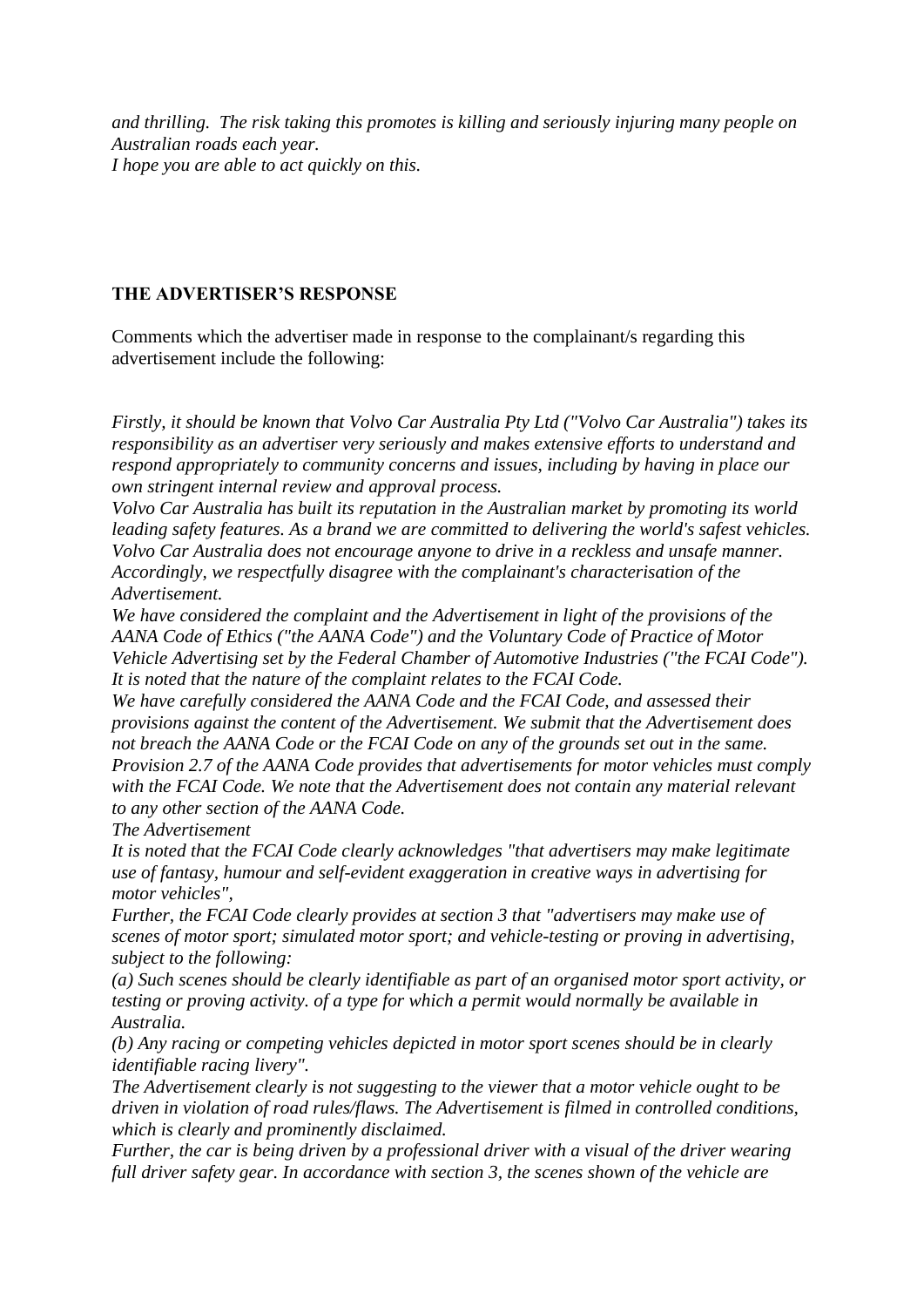*clearly identifiable as part of an organised motor sport activity and in our view the viewer would immediately understand this.*

*The V60 motor vehicle is indeed a vehicle we at Volvo Car Australia consider to be unique in terms of its engineering and performance. Accordingly, the Advertisement employs hyperbole to project that this is not a "normal" car. This is re-enforced when at the end of the Advertisement the words "and plenty of room for "pets" are accompanied by the image of a* 

*black panther jumping into the vehicle. Just as a panther is no "normal" pet, so too is the V60 not a "normal" car.*

*We consider the Advertisement uses hyperbole within controlled conditions to elicit a sense of excitement and exhilaration in the viewer and that the reasonable viewer would understand that the Advertisement's objective is not to in any way portray or glorify illegal driving practices.*

*For the above reasons we submit that the Advertisement is not in breach of the AANA Code or the FCAI Code.*

### **THE DETERMINATION**

The Advertising Standards Board (Board) was required to determine whether the material before it was in breach of the Federal Chamber of Automotive Industries Advertising for Motor Vehicles Voluntary Code of Practice (the FCAI Code) and the Advertiser Code of Ethics (the Code).

To come within the FCAI Code, the material being considered must be an advertisement. The FCAI Code defines an advertisement as follows: "matter which is published or broadcast in all of Australia, or in a substantial section of Australia, for payment or other valuable consideration and which draws the attention of the public, or a segment of it, to a product, service, person, organisation or line of conduct in a manner calculated to promote or oppose directly or indirectly that product, service, person, organisation or line of conduct".

The Board decided that the material in question was available in Australia or in a substantial section of Australia for payment or valuable consideration.

The Board determined that the material draws the attention of the public or a segment of it to a product being a Volvo V60 in a manner calculated to promote that product and determined that the advertisement is an advertisement as defined by the FCAI Code. The Board also considered whether the advertisement was for a motor vehicle. Motor vehicle is defined in the FCAI Code as meaning: "passenger vehicle; motorcycle; light commercial vehicle and off-road vehicle".

The Board determined that the Volvo V60 was a Motor vehicle as defined in the FCAI Code.

The Board determined that the material before it was an advertisement for a motor vehicle and therefore that the FCAI Code applied.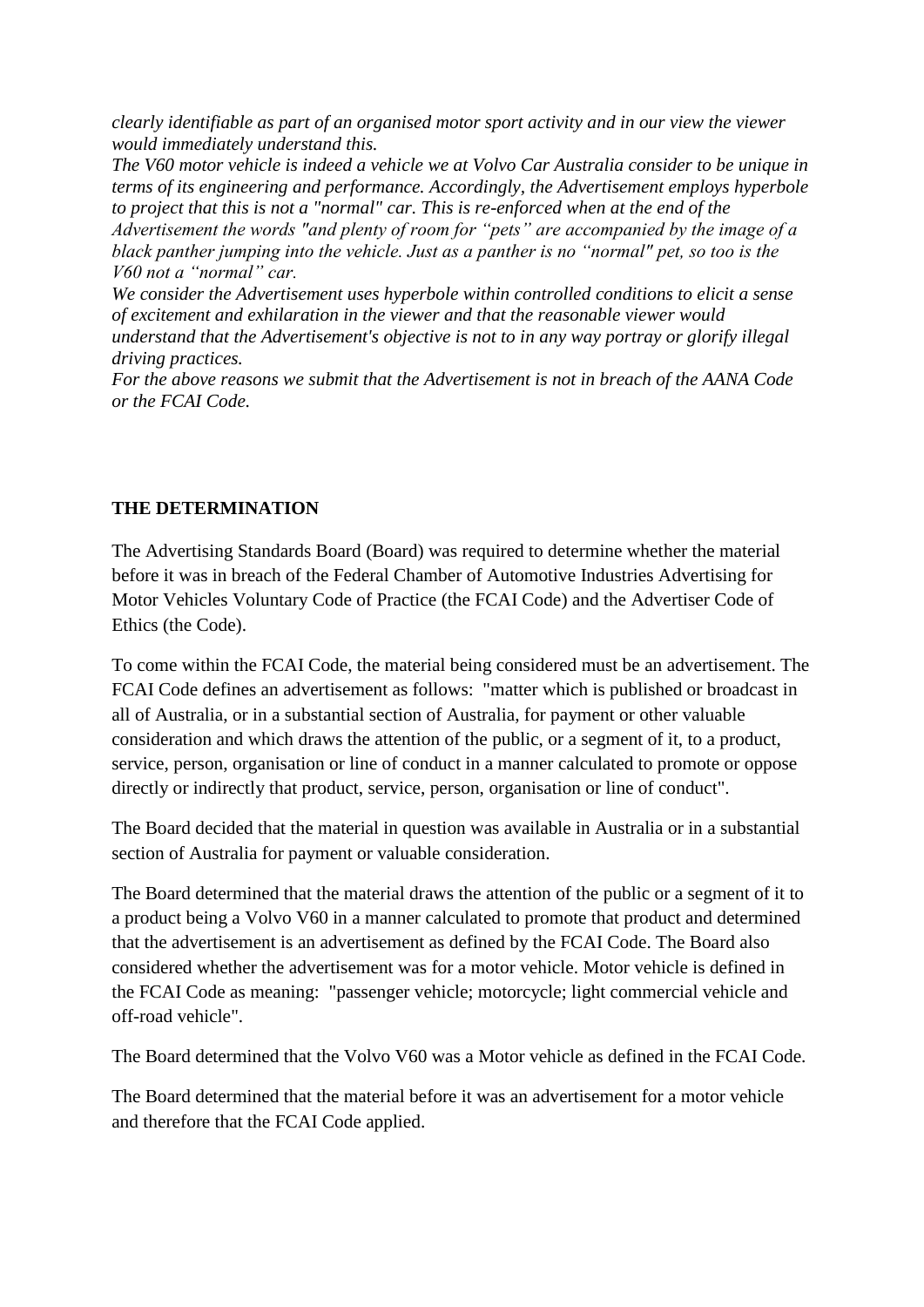The Board noted the complainants' concerns that the advertisement depicts an action which is both illegal and dangerous. The Board then analysed specific sections of the FCAI Code and the AANA Code of Ethics and their application to the advertisement.

The Board considered clause 2(a) of the FCAI Code. Clause 2(a) requires that: Advertisements for motor vehicles do not portray ...unsafe driving, including reckless or menacing driving that would breach any Commonwealth law or the law of any State or Territory in the relevant jurisdiction in which the advertisement is published or broadcast dealing with road safety or traffic regulation, if such driving were to occur on a road or roadrelated area, regardless of where the driving is depicted in the advertisement.'

The Board noted that the examples given in the FCAI Code for unsafe driving include "Vehicles travelling at excessive speed; sudden, extreme and unnecessary changes in direction and speed of motor vehicle…or the apparent and deliberate loss of control of a moving motor vehicle."

The Board noted that the advertisement shows the Volvo being driven around a warehouse or wharf style area and that the footage has been sped up in some scenes and slowed down in others to exaggerate both the speed and the handling of the vehicle. It gives the impression that the car is moving very quickly.

The Board noted that throughout the advertisement the car appears to be driven quickly around corners and drifting or sliding around these corners to be able to turn the vehicle due to the speed it is moving.

The Board noted that whilst there is no independent verification of the actual speed of the vehicle, in the Board"s view the combination of the drifting and the sped up footage gives an overall impression of reckless speed which the Board considers to be a depiction of unsafe driving.

The Board determined that the image of the vehicle doing a sudden 180 degree turn is a depiction of driving that, if it occurred on a road, would be considered to be driving in an unsafe or reckless manner that would breach the law anywhere in Australia.

The Board noted the on screen disclaimer "filmed under controlled conditions" does not excuse the behavior depicted and that the addition of the panther as the pet was consistent with a fantasy situation however, the overall scenario and driving environment were not dissimilar to those found near the water and were not sufficiently portrayed as a 'test like' environment and did not diminish the impact of the advertisement depicting unsafe driving.

On the above basis, the Board determined that the advertisement does depict unsafe driving and does breach clause 2(a) of the FCAI Code. "

The Board then considered clause 3 of the FCAI Code. Clause 3 requires that: "Without limiting the general application of clause 2, advertisers may make use of scenes of motor sport; simulated motor sport; and vehicle-testing or proving in advertising, subject to the following: